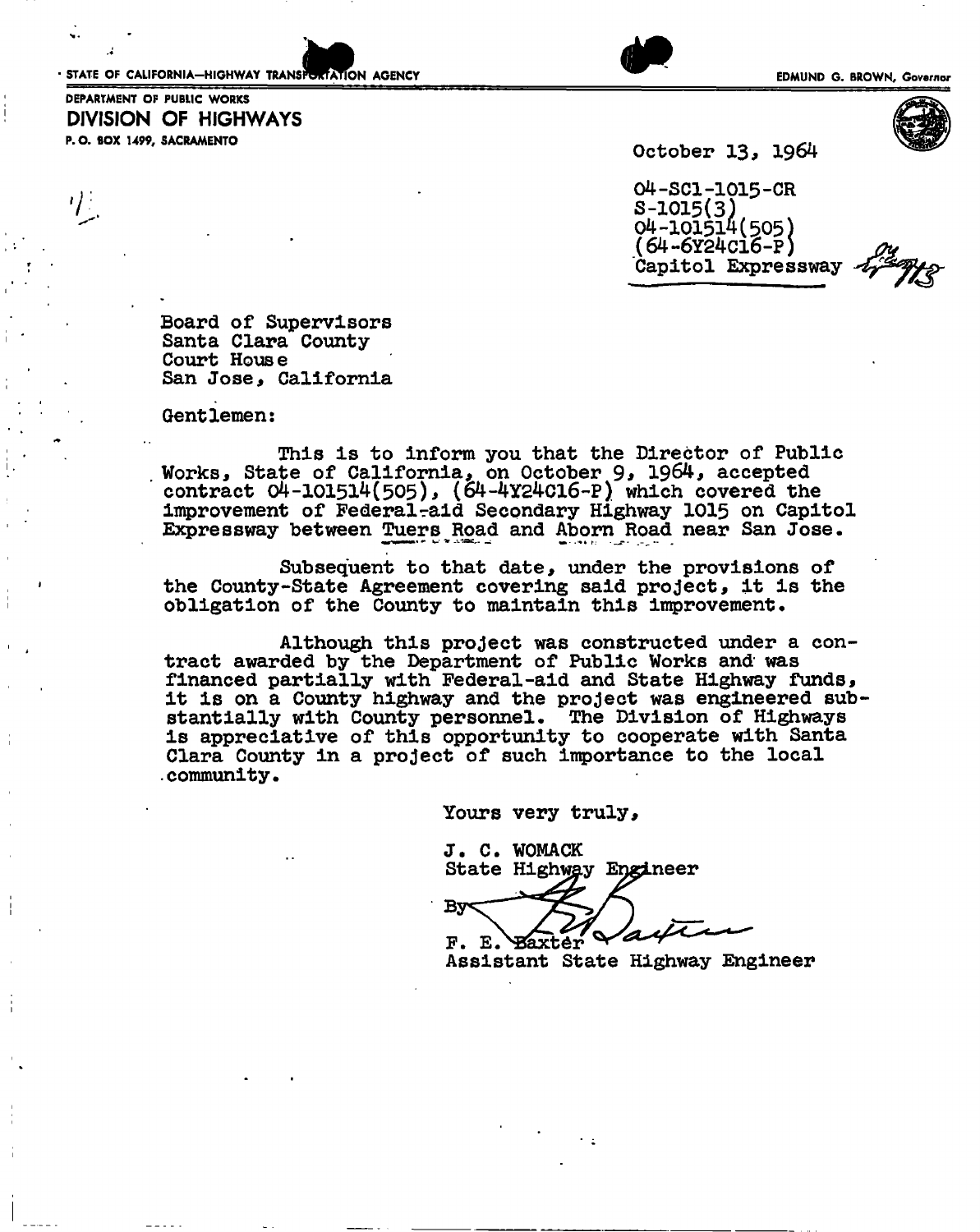a de la conte

 $\sim$   $\sim$ 

> $\begin{array}{l} \displaystyle \mathbf{1}_{\mathcal{A}}\log\mathrm{Tr}(\nabla\mathcal{D})=\mathbf{1}_{\mathcal{A}}\log\left(\frac{1}{\mathcal{A}}\right) \log\left(\frac{1}{\mathcal{A}}\right)\\ \displaystyle -\frac{1}{\mathcal{A}}\log\log\left(\frac{1}{\mathcal{A}}\log\left(\frac{1}{\mathcal{A}}\right)\right) \log\left(\frac{1}{\mathcal{A}}\right) \log\left(\frac{1}{\mathcal{A}}\right) \log\left(\frac{1}{\mathcal{A}}\right) \log\left(\frac{1}{\mathcal{A}}\right) \log\left(\frac{1$  $\mathcal{A}^{\text{max}}_{\text{max}} = \mathcal{A}^{\text{max}}_{\text{max}} = \mathcal{A}^{\text{max}}_{\text{max}}$  $\label{eq:2.1} \mathcal{V}_{\mathcal{C}}(z,\xi)=\mathcal{V}_{\mathcal{C}}(z,\xi)\mathcal{V}_{\mathcal{C}}(z,\xi)=\mathcal{V}_{\mathcal{C}}(z,\xi)$

> > $\mathcal{L}(\mathcal{N})$  . The set of

 $\sim$  1.

 $\mathbf{z}$ 

 $\bar{1}$ 

 $\mathcal{L}$ 

ທ່ານຄື 318 ໂອເລລັກ ມີຢູ່ນັ້ນ ທີ່ War ກໍ່ມີ 2018 ໃນການ ໃນວັນທີ 2019 ໃນການເ ມີສາມາ*ກ*ັບບ

> $\epsilon$  , in  $\mathcal{R}$  , and an  $\mathcal{Q}$ ن دان دان<br>المال الأول

 $\frac{1}{2}$ 

JO LLNNOS

h9. HH 22 01 51 130

SHCSINUS AND CHYCB

י יותר לאחר<br>לכל המינוס לוטי מחיים הוא יותר ליותר הוא סטב ARA-10 ATMAR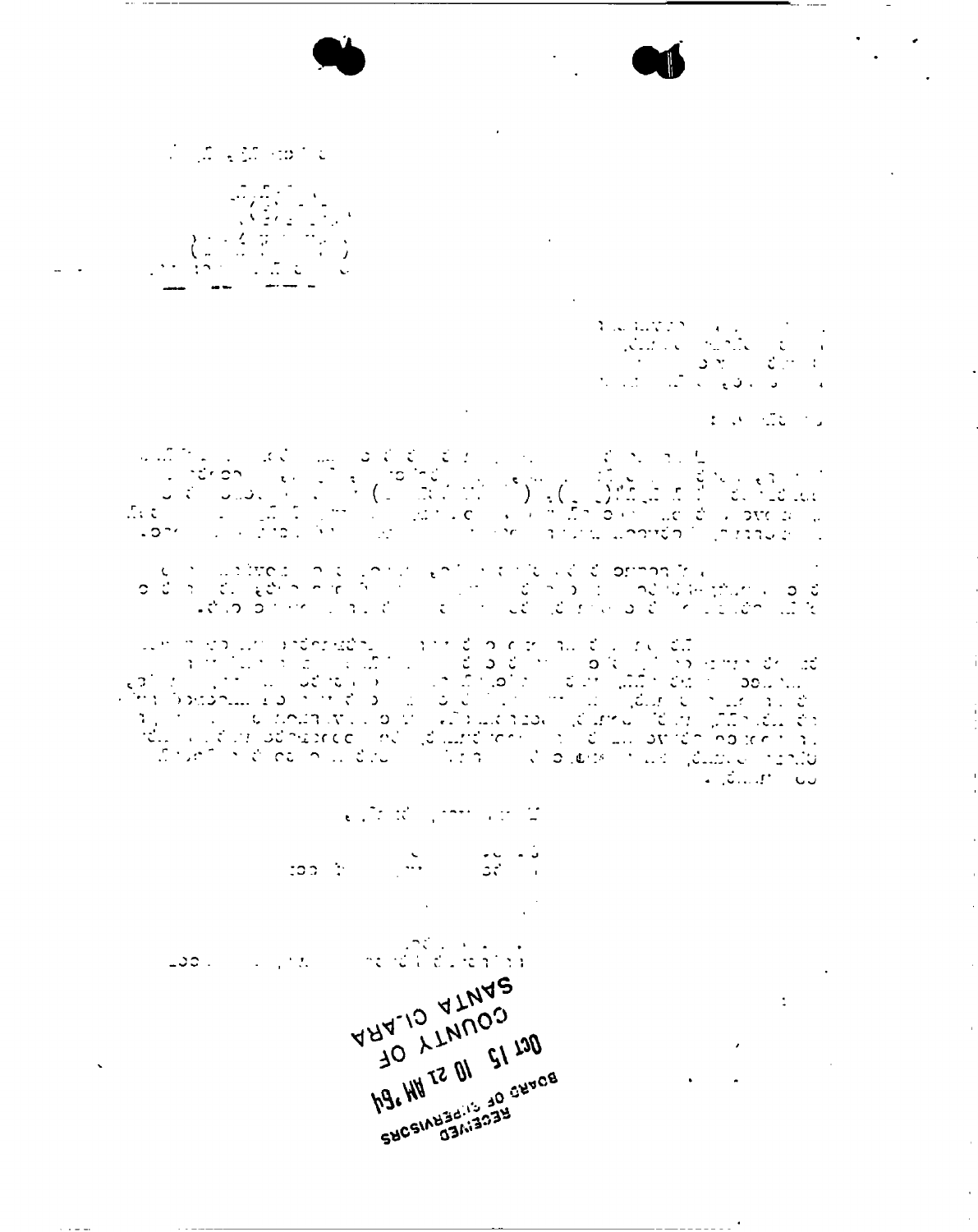**STATE OF CALIFORNIA** DEPARTMENT OF PUBLIC WORKS

DIVISION OF HIGHWAYS DISTRICT IV **ISO OAK STREET** BAN FRANCISCO 2, CALIFORNIA **UN DERHILL 3-0222** 

*-fr -*

 $\mathbf{P}$ 

ADDRESS ALL COMMUNICATIONS TO P . o. BOX asee. RINCON ANNKX **BAN FRANCISCO 19** 

*r-*\* -

August 30, 1963

PLEASE REFER TO FILE NO.

 $IV-SC1-S-1015(3)$ Capitol Expressway

*Marraw<del>)</del>* No. 735

*tir* 

Mr. James B. Enochs Director of Public Works of County of Santa Clara 20 West Heading Street San Jose 10, California

 $56.0133320$ 

Dear Mr, Enochs:

Attached, is a counterpart of County-State Agreement  $#24$ , executed by the County on August 19; 1963, and now executed on behalf of the State.

The Agreement applies to FAS Project S-1015(3), on Capitol Expressway between Tuers Road and Aborn Road.

j

' Yours very truly,

J. P. Sinclair Assistant State Highway Engineer

By

T. E. Perneau Assistant District- Engineer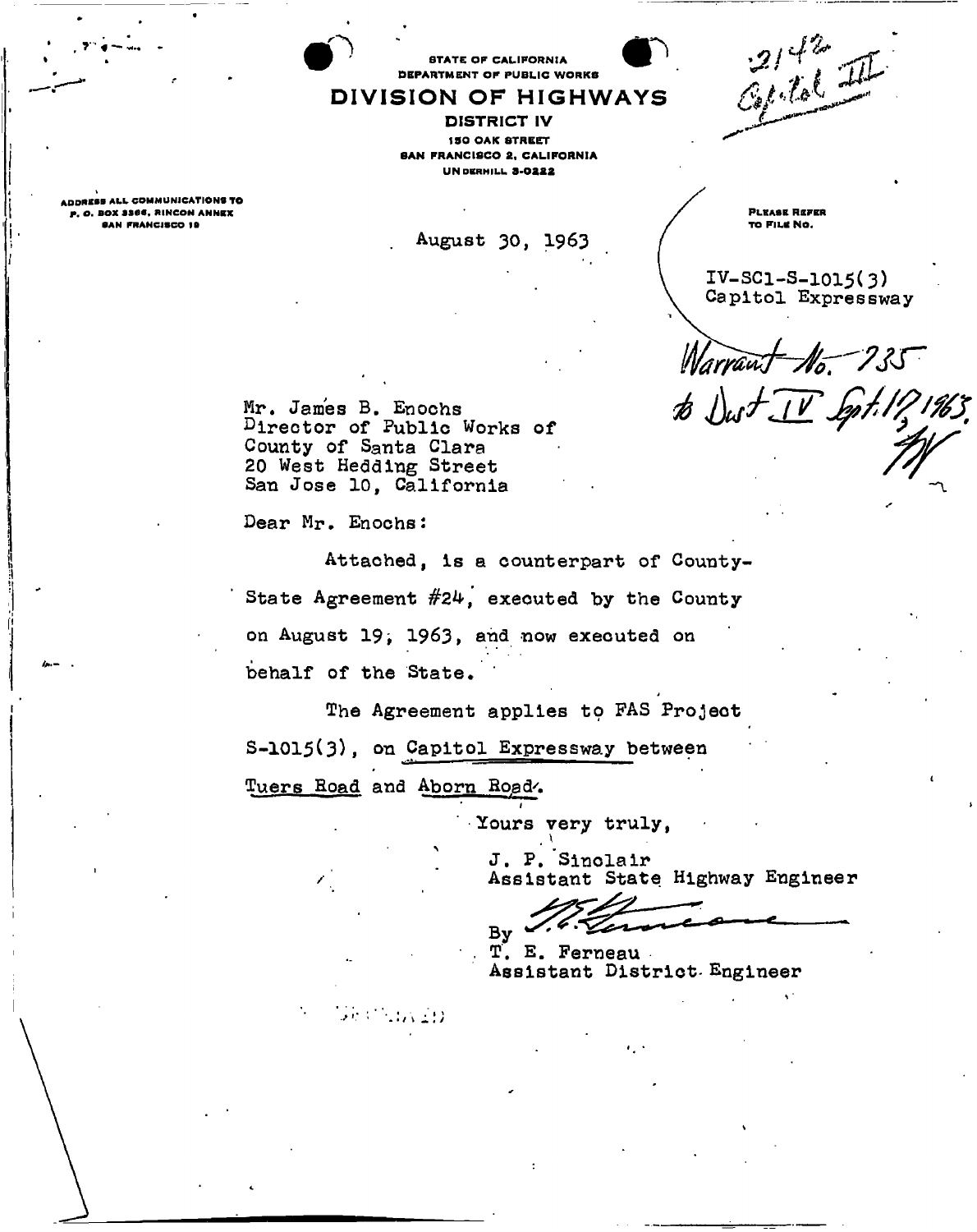# UNTY-STATE AGREEMEN FEDERAL-AID SECONDARY ROADS

| XV                     | Santa Clara |  |
|------------------------|-------------|--|
| <b>District</b>        | $S-1015(3)$ |  |
| <b>FEDERAL PROJECT</b> |             |  |

24

#### CAPXXOL EDIPRIMEIAT

THIS A GREEMENT, made in duplicate this 19th day of August

by and between the COUNTY OF BANTA CLARA ... State of California. hereinafter referred to as the "County," and the DEPARTMENT OF PUBLIC WORKS (Division of Highways) of the State of California, hereinafter referred to as the "Department."

#### **WITNESSETH:**

It is agreed between the parties that the project or projects hereinafter described shall be constructed under and pursuant to, and in accordance with the provisions of the attached Exhibits A and B, which exhibits are hereby made a part of this agreement.

Shingin Claren ................. County agrees to provide necessary matching funds prior to award of contract.

The Board of Supervisors of the County of Samth Clare .bv

AUG 19 1953 has approved this agreement and **Resolution dated** anthorized its execution.

IN WITNESS WEEREOF, the parties have hereunto affixed their hands and seals the day and vear first above written.

**Approval Recommended:** 小同情情者动而痛

AND-COUNTS **PROJECTS ENGINEER** 

Approved as to Form and Procedure:

**TORRAZ** Denartment

Scotto Clavia County of

Chairman of the Board of Supervisors

 $\mathcal{L}^{\text{max}}$ 

**STATE OF CALIFORNIA DEPARTMENT OF PUBLIC WORKS DIVISION OF HIGHWAYS** 

**J. C. WOMACK State Highway Engineer** 

By  $\infty$ Deputy State Highway Engineer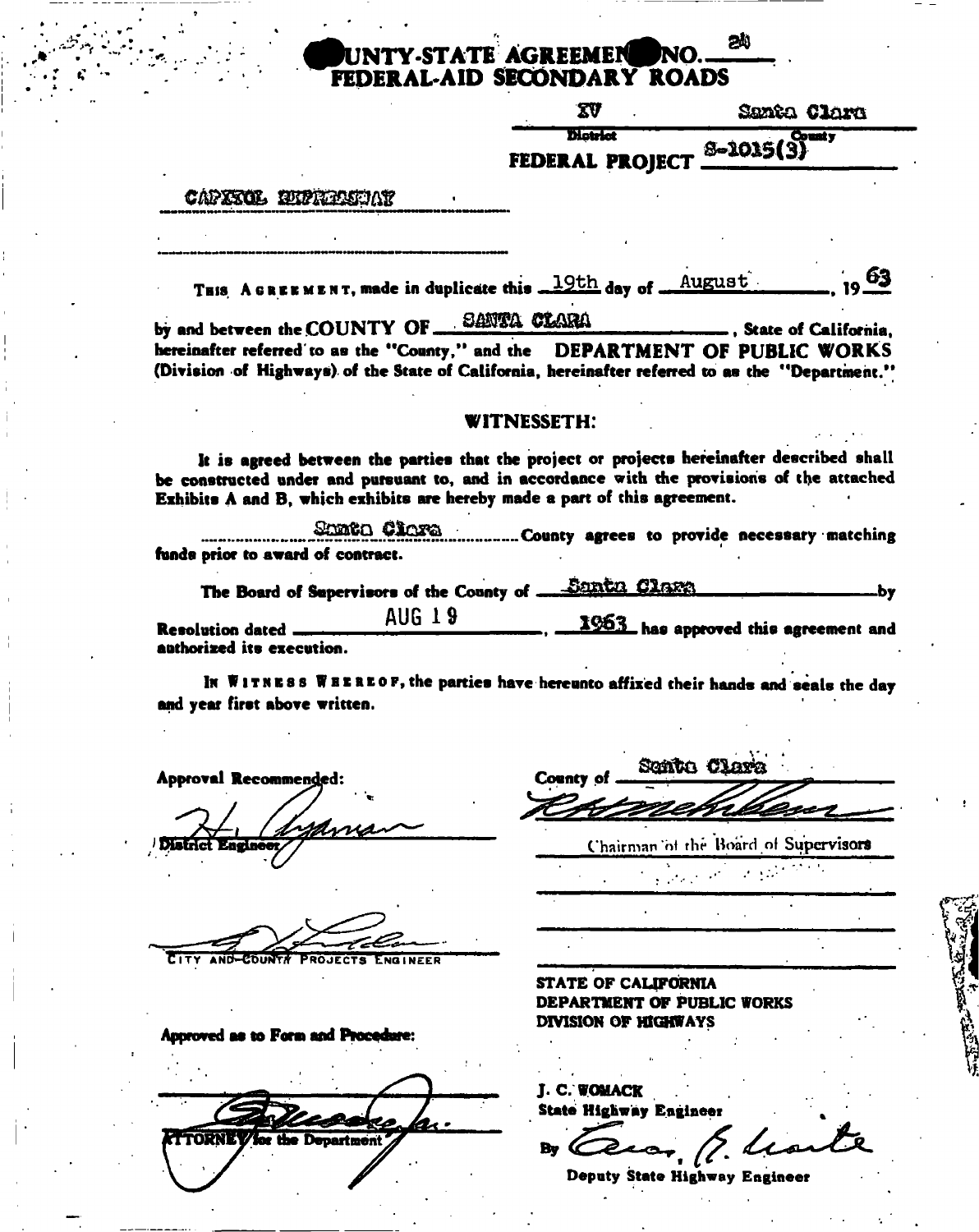



#### Arcicle I. This agreement is made in the light of the following facts and circumstances:

1. Under the provisions of the Federal-Aid Highway Acts certain funds are outherized to be oppropriated for expenditure on a system of principal secondary route to be celected by the State highway departments in cooperatio fundo ore now consiable for obligation to the arbitet project.

2. The Department is required to enter into an agreement with the Committioner of Public Roods relative to the

THEREFORE, in consideration of the gromics herein contained, the parties agree as follows:

#### Arciclo II. Cooperation with the United States.

#### **MAINTENANCE**

1. The Fodoral-Aid Acts require that the maintenance of projects constructed themsunder shall be the responsibility of<br>the State and that a project for which the Department proposes to provide maintenance by an agreement w **Ocassicicos.** 

He increase agreed that after completion of said project or usable partices thereof, and upse notice of such completion, the County will maintain the completion,

#### Article III. Control of Work.

#### RIGHT OF VAY

The fernishing of rights of way as provided for hards includes, in addition to all seal property required for the improve ment free and clear of obstructions and encumbrances, the payment of damages to real graceway can octually taken but injuriously affacted by the proposed improvement.

1. Such rights of way as are necessary for the construction of the proposed improvement, will be furnished by the County.

2. It is understood that a contract for the construction of this project or any pertica thereaf cannot be swarded until the accessary right of way has been made available.

3. The County will furnish to the Department prior to advertising of the project ovidence that necessary rights of way are available for construction purposes.

4. The County agrees to pay from county funds any costs, which are incurred in exametion with this project, which<br>orderly presceution of that of way litigation or delays to the contractor because right of way has not been

#### **ENGINEERING**

Preliminary Engineering—The term "preliminary engineering" as used herein included all preliminary work, including<br>but not restricted to, preliminary surveys and report, laboratory work, soil investigation, proposotion of advertisian.

Construction Engineering--The to m "construction engineering" as used herein includen actual inspection of the work,<br>ury construction staking, laboratory and field testing, field reports and records, crimatcs, final report of umployees engaged therein.

County employees shall perform all engineering work. It is understood that the Department is held responsible by the United States Government for the conduct of the work and for satisfactory results and that the Department may not delegate its responsibility. It is therefore agreed that the Department will exercise general supervision ov atrol of the subject project at its discretion when it is deemed that the responsibility of the Dopartment requirm.

Then the cost of Right of Way, Preliminary Engineering or Construction Engineering, incurred by the County is to be<br>borns in part by Pederal-Aid funds, the Department will reimbure the County for services performed on the as county-wouse a accommodate at the state. Payments for such wrate, provided in the Department upon receipt of bills therefor,<br>prepared in such form and supported by such detail as may be prescribed by the Department. The Department horounder.

#### **AWARD OF CONTRACT**

Actual construction work will be performed by contract. The Department will make the final preparation for adver-

rising, will advertise and award what we we performed by contract. I no Luparamont will mone the small propertation for sever-<br>This result is contributed the contract and will make payments to the contractor as the same be

#### Articlo IV. Special Covenants.

1. Nonporticipating Itoma. All costs ruled incligible under the Federal-Aid Highway Acts but properly chargesble<br>to this project shall be paid by the County.

2. Preliminary Engineering. All preliminary engineering charges, including the cost of advortising, have been or will<br>be paid by the County from funds other than those provided by the Federal-Aid Highway Acts.

Construction Engineering. The construction engineering is included in the estimated cost and may be paid from Pedoral and County funds.

In the grount that such claims are submitted and the Bureau of Public Rosds and State Attorneys rule such claims cannot be paid by funds provided by the Federal-Aid Highway Acts the County will upon the demand of the Department, deposit with the Seate Treasuring, a mea sufficient to cover the cost of any or all claims.

#### Article V.

In case of conflict between any of the provisions contained in Exhibits A and B, the provisions of Exhibit B shall govern.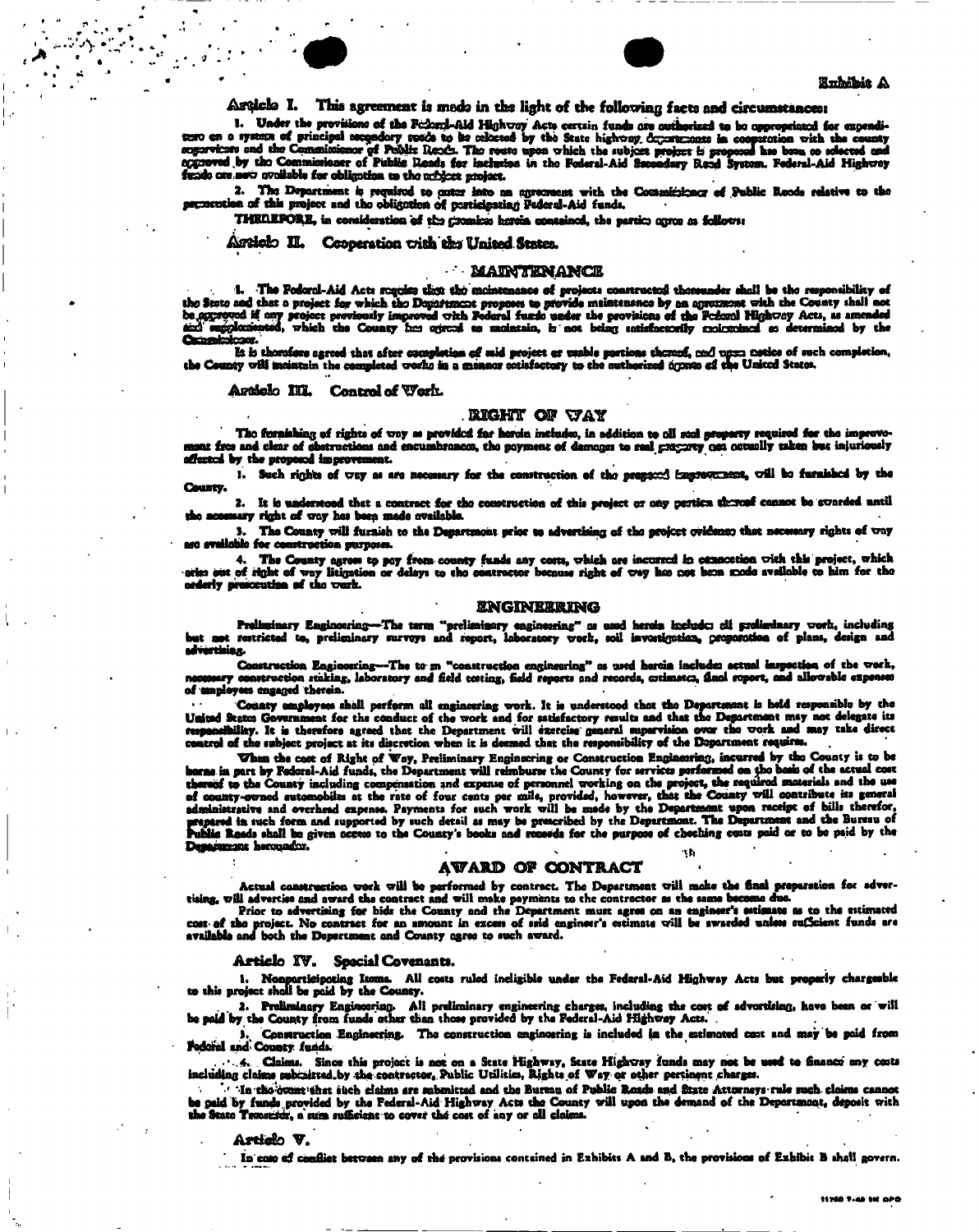# RECEIVED<br>PUBLIC WORKS

# $\log 3$  , 9 os AM '63

 $\|$ 

 $\mathbf{I}$ 

COUNTRIGHT

ा सम्पू*र्क*ा  $\sim$  1925  $\pm$ 

 $\alpha$  ,  $\beta$  ,  $\beta$  ,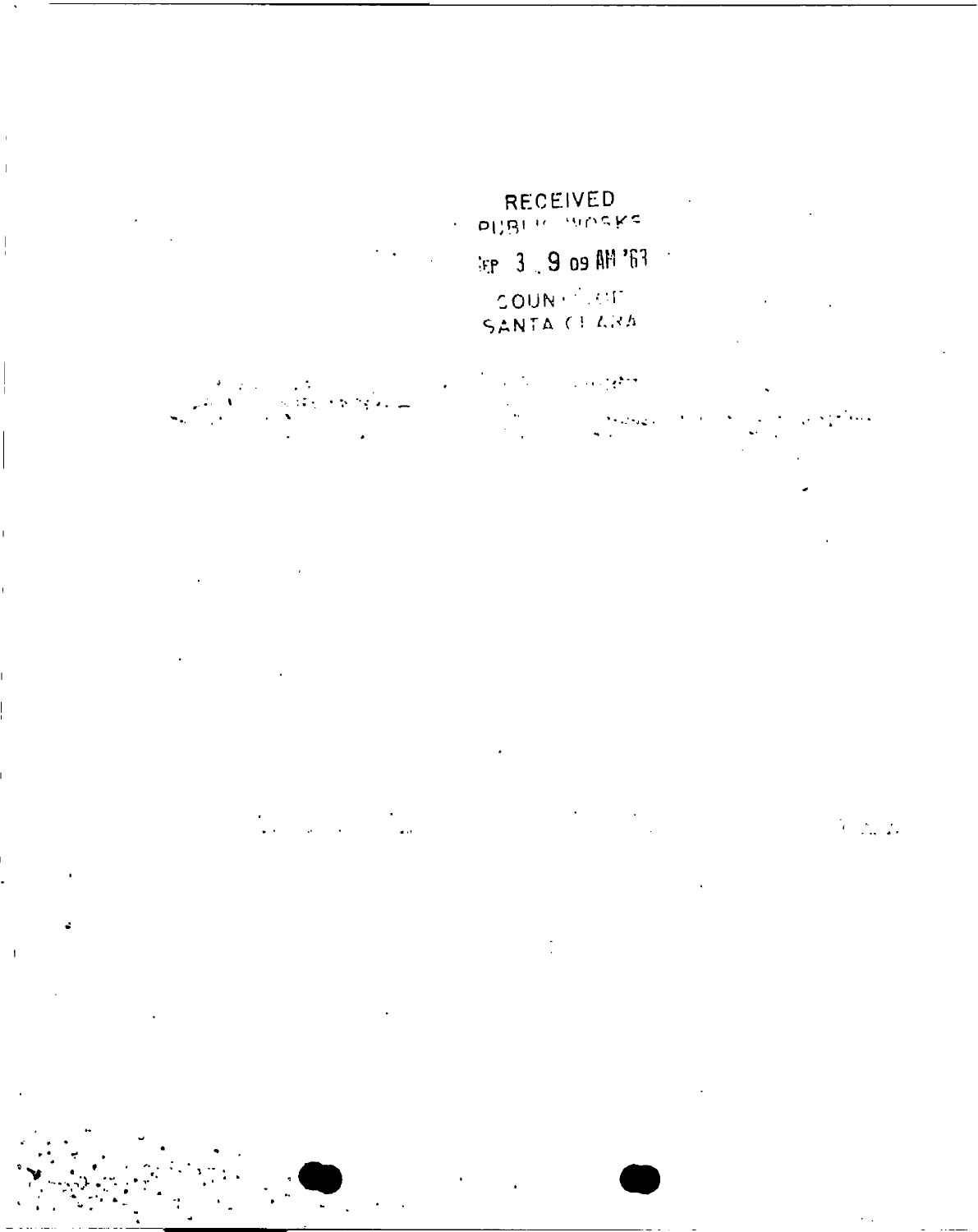#### Exhibit B

AMTICLE VI - Location of Project and Brief Description of Work Proposed:

Approved Federal-aid Secondary Project S-1015(3), in Santa Clara County, covering proposed grade and surface two-lanes (Stage Construction) on Capitol expressway between Tuers Road and Aborn Road, net longth 0.908 mile.

AGTICLE VII - Funds to be Used for the Project:

1. The estimated cost of the project covered by this Agreement is:

PRELIWINARY ENGINEERING  $6233,802.00$ Contract Items Supplemontal Work 12,000.00 0245,802.00 Šuhtotal Contingencies 12,198.00 CUNTRACT TOTAL

Construction Engineering (State-furnished)

\$258,000.00 2.000.00 \$261,100.00

8129,697.00

 $9.86,971.00$ 

1,100.00

43,332.00

 $0.0000$ 

2. On the basis of the shove estimate, this project will be financed as follows:

Federal-aid Secondary Funds. State Highway Matching Funds County Funds deposited to date for this project. Pay this County Funds to be deposited

3. The gotual funds for the project will be set up after the bids for the work have been opened, and shall be on the basis of contract prices. The amounts shown under the various categories of Faragraph 2, above, may be adjusted from time to time as the needs of the parties make it desirable, provided that the balances available in any category, the total ostimated project cost, or the maximum legal pro rata are not execued.

4. The County may, prior to opening of bids, deposit with the Division of Highways the amount shown in paragraph 2, above, to permit prompt award of a contract on the basis of the lowest satisfactory bid within the estimate contained in this Agreement. The Department will refund or transfer to other county projects any portion of such deposit not required for this project. The County agrees, in any event, to deposit with the Division of Highways the above amount, or such lesser smount as may be required to pward a contract on the basis of the lowest satisfactory bid. within five days of being notified of the amount of the bid and the proposed financing.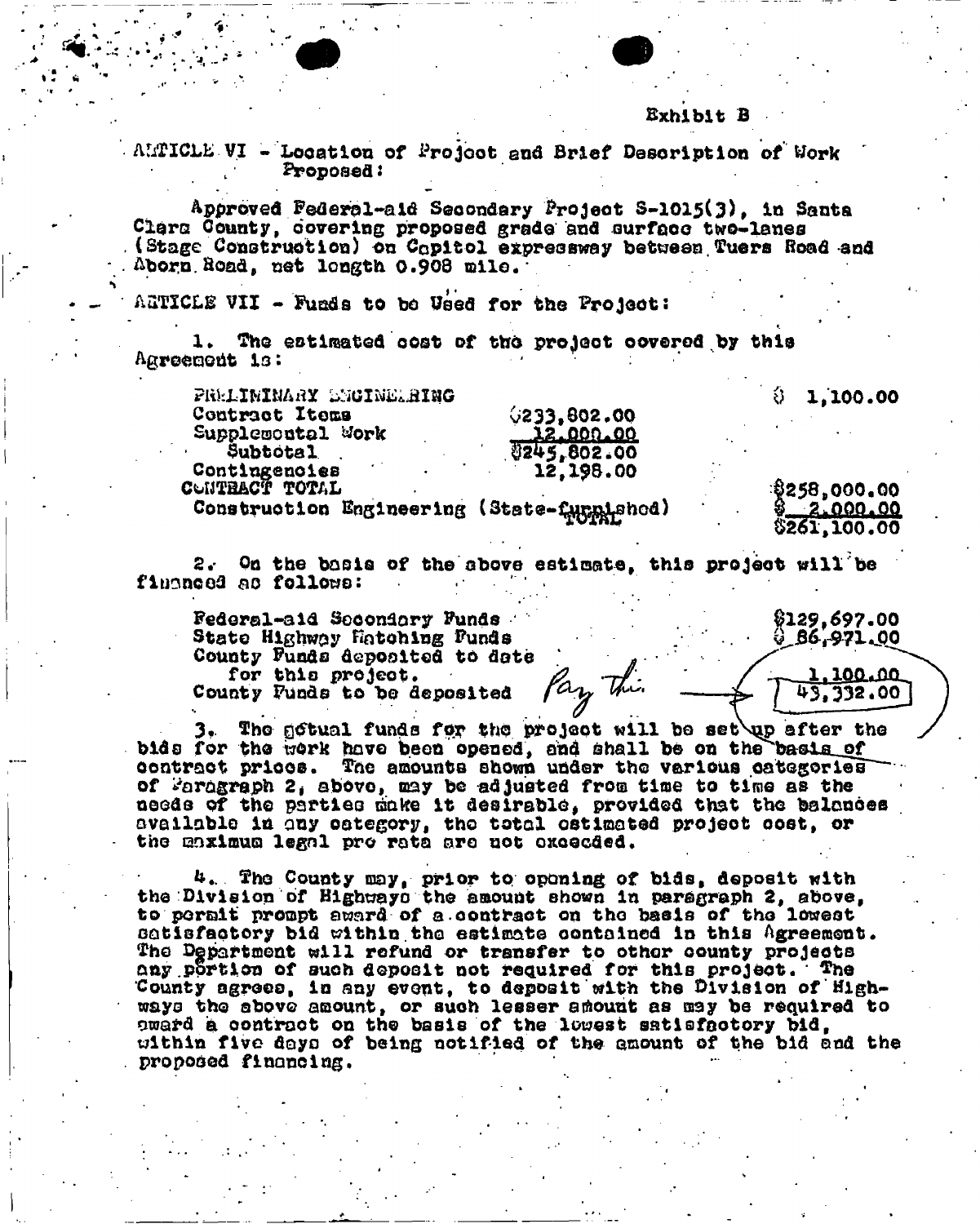datargeC o zobar botorritmos ed 111% dotora akaz .g<br>-erriginos nollado deritmos solo 111% nolar responso existi electro o 20 tion on Copicol Exprosumy botwoon Sontor Road and Ruero Road soparato Local Ageney-State Agreemont botuson the County of Santa Claro, City of San Jose and the Expansiont.

-∆-

AIWICKE VIII - Spocial Covenanter

1. This project has been approved by the Euren of Public Tords as otago construction. The County aproso to sexplote the Improvitiont to the final state with or ulthest Federal participation.

2. The County agrees to construct any mechanisy approached to line, grade, and ocction expreved by the Division OF Eighnoyu and the Burens of Public Podds, with or without Podoral ald.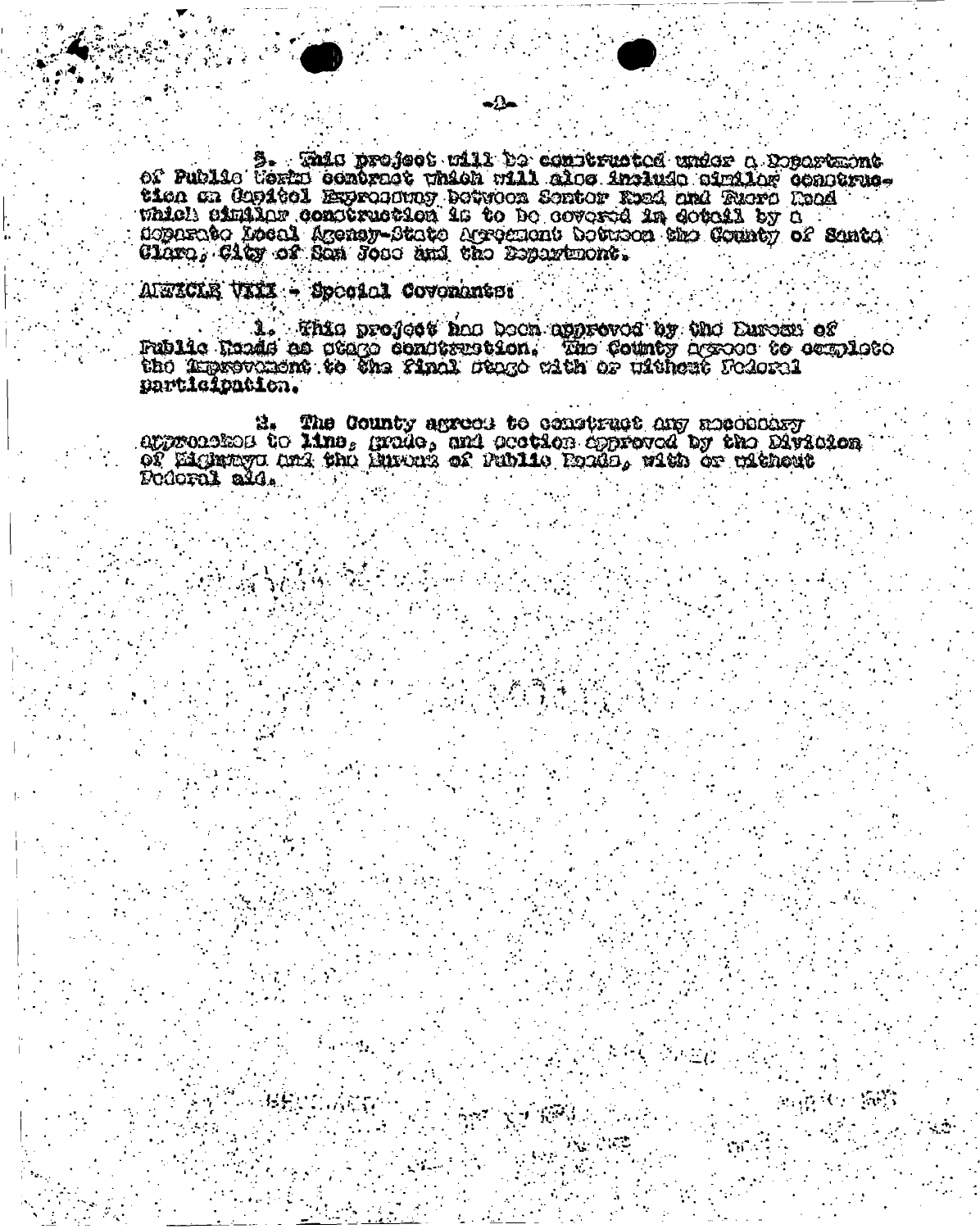**10L 23 1963** DEPT OF THE WORKS

E961 2 9NW DEPT OF A THIC WORKS

Exponent and di **DIRECT WARDERS AND DESCRIPTION OF A PARTICE IN EDUCTION OF A PARTICE IN EQUATION** 

BULLIN OS di Pai Pri

J. HUZE 01 9 5.

**GAN IS A TARA** I ANDOS

**RECEIVED.** 

VAL JOIN AT AAAA  $\mathfrak{so(2)}\otimes\mathfrak{so(0)}$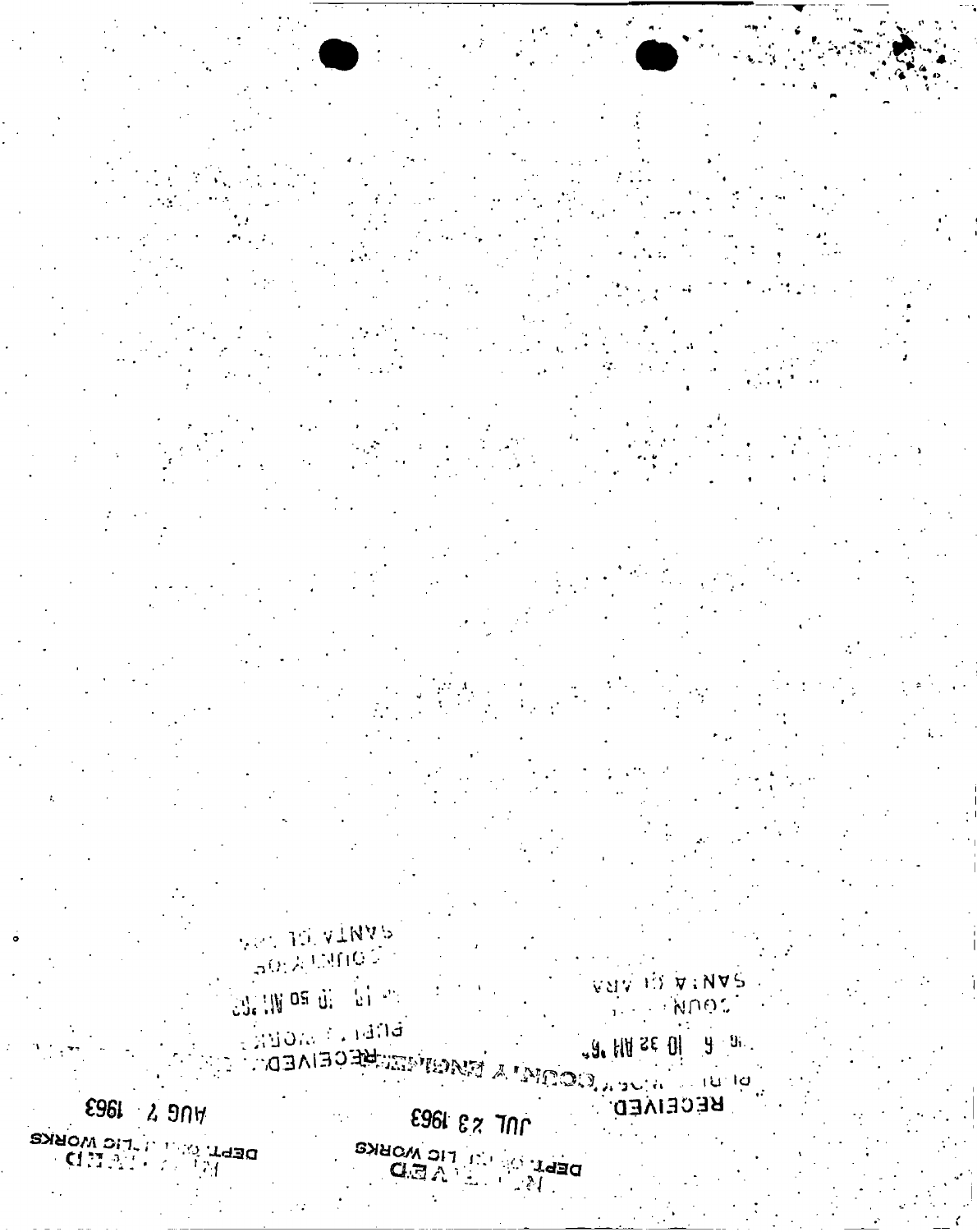### RESOLUTION OF THE BOARD OF SUPERVISORS AUTHORIZING CONSTRUCTION OF A PORTION OF CAPITOL EXPRESSWAY

The Board of Supervisors of the County of Santa Clara, State of California, hereby authorizes the Chairman of this Board to execute on behalf of the County of Santa Clara that certain agreement between the State of California, Department of Public Works (Division of Highways), and the County of Santa Clara providing for the construction of a portion of Capitol Expressway, said agreement being more particularly described as "County-State Agreement No. 24 Capitol Expressway Federal Project S-1015(3)".

PASSED AND ADOPTED by the Board of Supervisors of the County of Santa Clara, State of California, on AUG 19:1963 1963, by the following vote:

AYES: Supervisors, Levin Supervisors, Levin Spangler Mehrkens Sanchez V- $\sum_{i=1}^{n}$ ABSENT: Supervisors, **Politica** *Maggiore* 

of the Board of Supervisors

ATTEST: JEAN PULLAN, Clerk of the Board of Supervisors

 $JRK:$  meb - 8/9/63

| c t | $\text{STATE}$ $(3)$ |  |
|-----|----------------------|--|
|     | - COUNSEL            |  |

AUG 19,1963 ADOPT: yes: L-D-M NO: **ABSTAINS:** ABSENT: 11.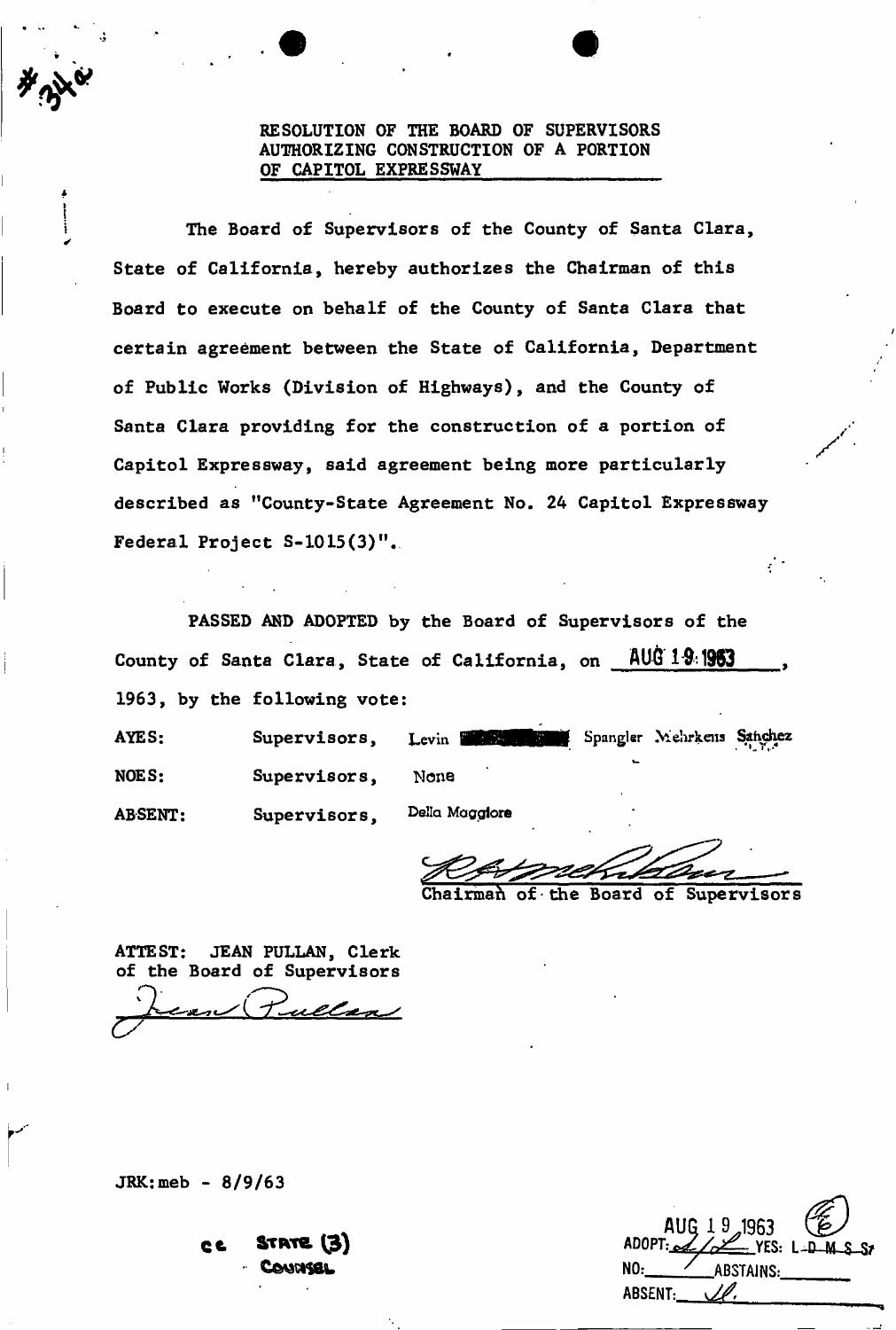

**Mr. J. P. Sinclair Asst. Stat© Highway Engineer State Division of Highways, District XV P. O. Box 3366, Rlncon Annex San Francisco 19, California** 

**Subjects County-State Agreement No. 24 - Capitol**  way - Federal Project 8-1015 (3) Btw. Juers and

**Dear Mr. Sinclairt** 

**Enclosed you will find four copies o£ an Agreement between the State of California and the County of Santa Clara relating to a portion of the Capitol Expressway as described in County-State Agreement No. 24. After execution on behalf of the state of California, please return a fully executed**  the state of California and the County of Santa Clara Fe-<br>lating to a portion of the Capitol Expressway as described<br>in County-State Agreement No. 24. After execution on behalf<br>of the State of California, please return a f

**Also enclosed ploaso find three certified copies of a Resolution adoptod by the Board of Supervisors of the County of Santa Clara at its regularly scheduled meeting on August 19, 1963, authorising its Chairman to execute this Agreement on behalf of the County.** 

**Very truly yours,** 

**BOARD OF SUPERVISORS** 

**Mrs. Jean Pullan Clerk of the Board** 

**JPtDMRskb Encls.**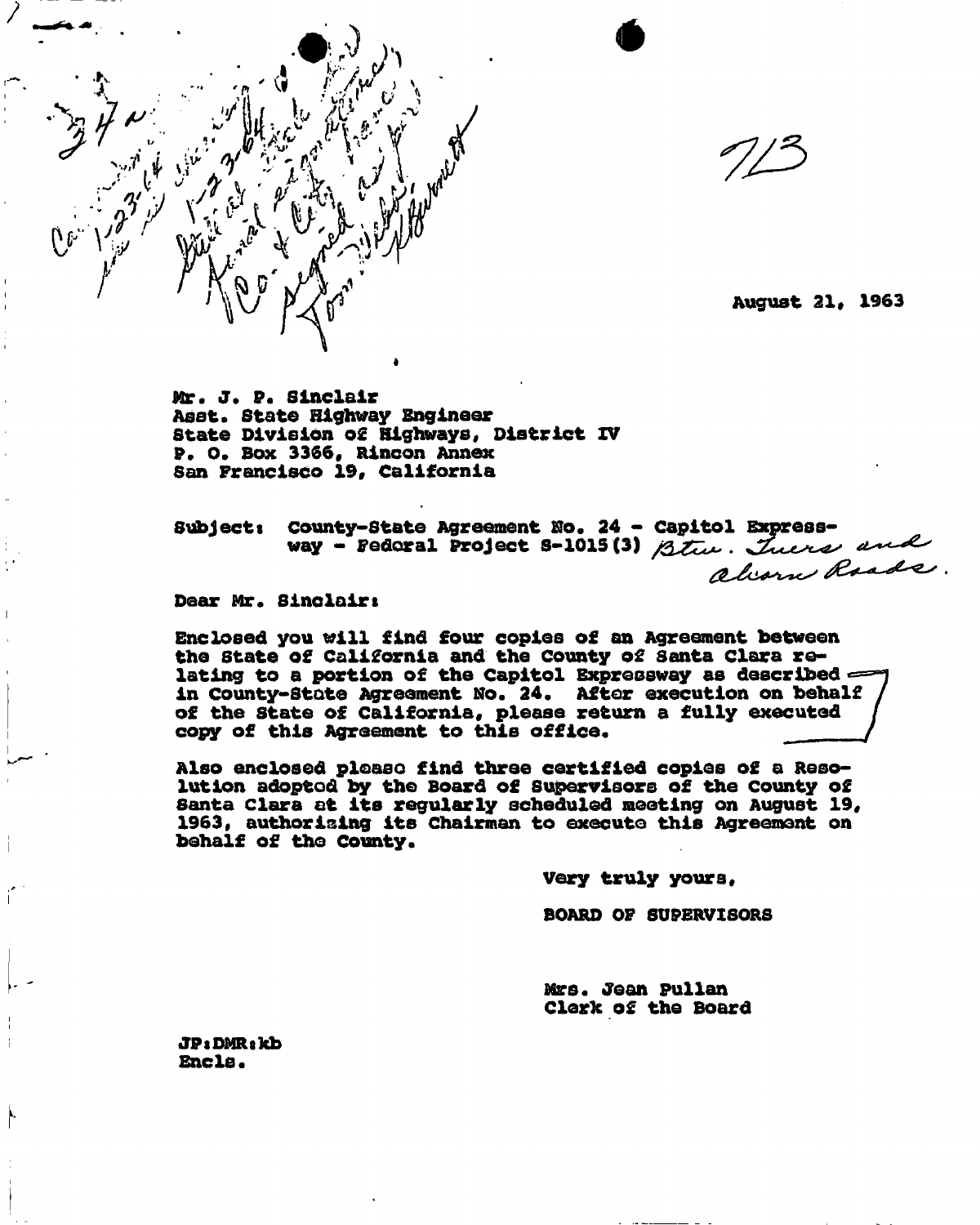STATE OF CALIFORNIA DEPARTMENT OF PUBLIC WORKS

# DIVISION OF HIGHWAYS

**IBO OAK STREET** SAN FRANCISCO 2, CALIFORNIA UN OERHILL 3-0222 DISTRICT IV

ADDRES S AL L COMMUNICATIONS TO P. O. BOX S3S0 . R1NCON ANNEX

SAN FRANCISCO 19<br>August 5, 1963

PLEASE REFER TO FILE NO.

 $IV-SC1-S-1015(3)$ Capitol Expressway

. *\** 

Mr. James B. Enochs Director of Public Works of County of Santa Clare *ZO West* Hedding Street San Jose 10, California

Dear Mr. Enochs:

Attached, are four cooies of County-State Agreement No. 24 covering the proposed two-lane grading and surfacing on Capitol Expressway between Tuers Road and Aborn Road, FAS Project **3-ioi5(3),** in Santa Clara County. The Agreement has been revised in accordance with your letter dated July 30, 1963.

Flease process this Agreement in the usual manner, returning to this office the original and two-copies, attaching to each a copy of the authorizing Resolution.

The right of way for this project has not yet been certified .

The attached tabulation indicates the status of funds available to the County for the financing of this project. .

Yours very truly,

J. P. Sinclair Assistant State Highway Engineer

By Allen M. Fortney

City and County *(7*  Cooperative Projects Engineer